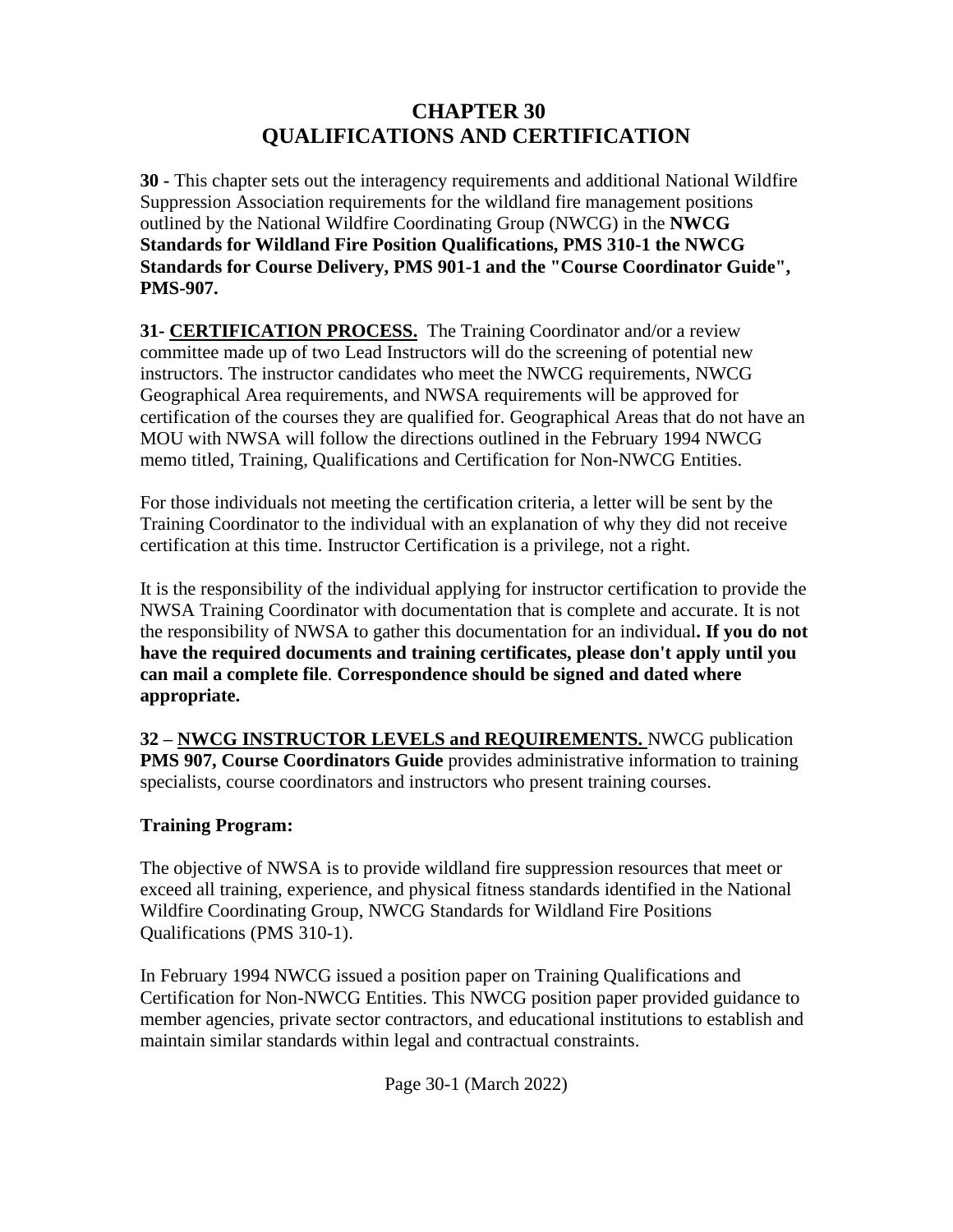Two important NWCG recommendations were the Memorandums of Understanding with the contract associations and certification of private sector instructors.

NWSA has a Memorandum of Understanding (MOU) with the Pacific Northwest Coordinating Group and the Great Basin Coordinating Group. The Northern Rockies Coordinating Group has MOU's with individual training providers. NWSA has a USFS, Region 5, training recognition letter. These agreements formalize training and establish standards between NWCG Members and recognized contractor associations.

NWSA follows the standards established in the NWCG Course Coordinator's Guide (PMS 907) and the NWCG Standards for Course Delivery (PMS 901-1) for certification of instructors. The NWCG has established the following general instructor levels:

- Lead Instructors
- Unit Instructors
- Adjunct Instructors

### **Lead Instructors**

- Lead Instructors must have sufficient experience in presenting all units of the course to be capable of last-minute substitution for unit instructors. It is recognized that exceptions may occur where courses are of such a technical nature that no one person may be technically competent to instruct all units.
- Lead Instructors must maintain their qualifications and currency within the given timeframes.
- Must be position qualified at the next higher job level of the course they are teaching.
- In addition, the person must have five years of teaching experience, and quality fire experience, documented by individual Incident Performance Ratings.
- Lead Instructors can teach the 100 and 200 level courses, and some are qualified to teach 300-level and higher courses. Lead Instructors are certified for individual courses based on requirements in the **NWCG Training Catalog**.

### **Unit Instructors**

- Unit Instructors must be experienced in the lesson content they are presenting and have sufficient presentation skills to deliver the subject matter for student comprehension.
- Unit Instructors can teach/ assist the Lead Instructors with 100 and 200-level courses. When teaching units of 200 level courses, instructors should have 32 hours of the Facilitative Instructor Course, M-410 or equivalent.

Page 30-2 (March 2022)

### **Adjunct Instructors**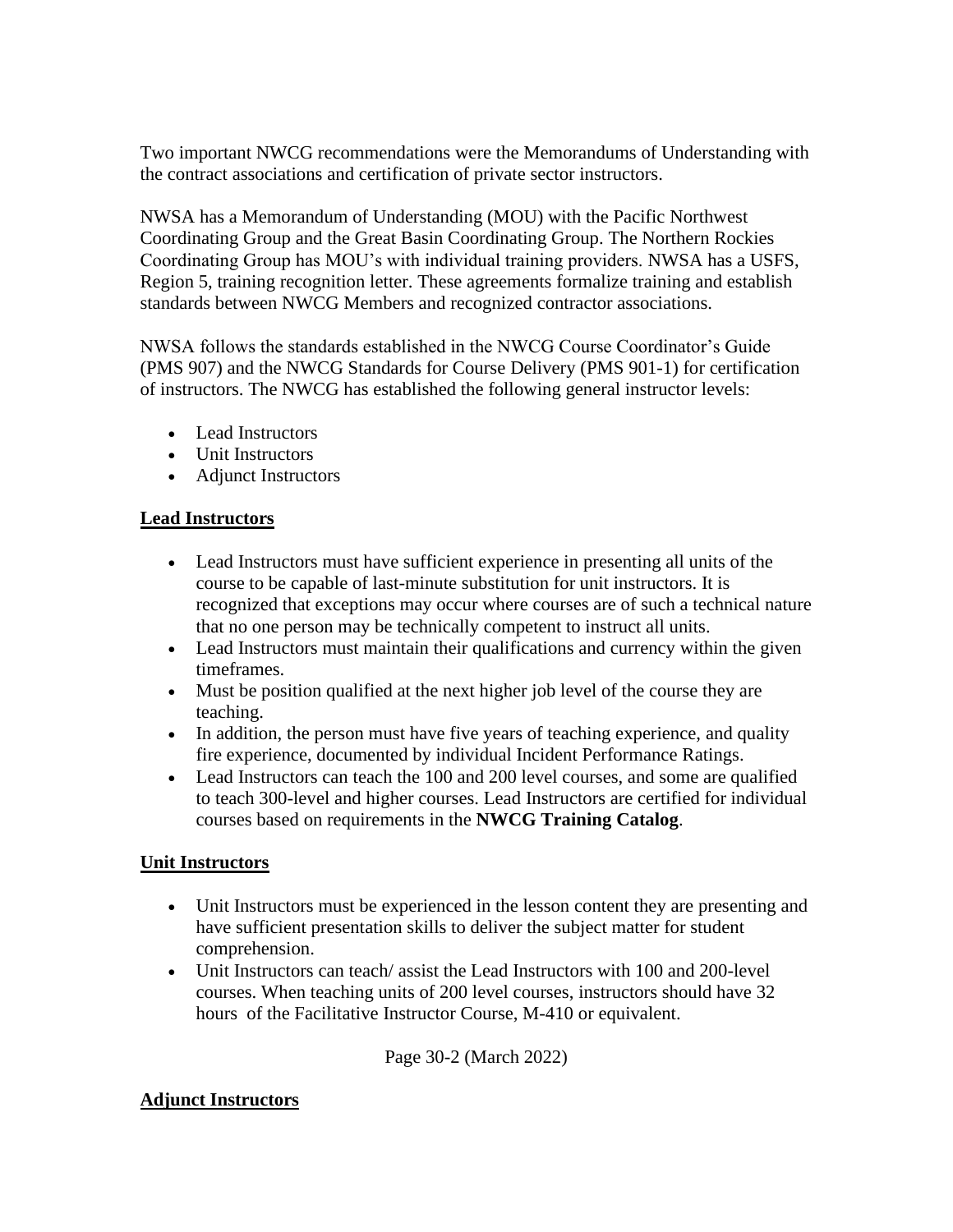- Adjunct Instructors may be utilized to provide limited instruction in specialized knowledge and skills at the discretion of the Lead Instructor. They must be experienced, proficient, and knowledgeable of current issues in their field of expertise.
- NWSA adjunct instructors or specialist in a specific field have not met the currency requirements because they have not been on a wildfire incident in the last five years. Most of the NWSA adjunct instructors have years of fire experience and teaching experience in fire suppression, fire behavior and the Incident Command System (ICS).

# **Duties of Lead Instructors:**

- Lead Instructors need to attend annual training and updates to stay current.
- Lead Instructors must notify NWSA at, **[nwsastaff@wvi.com,](mailto:nwsastaff@wvi.com) the** NWSA Training Coordinator and the MOU provider written notification of course dates, time schedule, location, and Lead Instructor at least seven (7) working days in advance of course starting date.
- Lead Instructors must use the NWSA data base to document all persons trained.
- Formal records will be kept for five (5) years on all individuals trained. Fire records and training records should be kept up to date by the company or contractor.
- All instructors are required to sign the Code of Ethics for Instructors.
- Serve as Course Coordinator if needed.

# **Training Coordinator:**

- The Training Coordinator is responsible for certifying instructors and compiling the annual list of current instructors.
- Assist NWSA members with training issues and advise members of changes in the qualification system.
- Coordinate and teach NWSA sponsored courses.
- Monitor the quality of the training program.
- Maintain a professional relationship with agency representatives. Stay current on the latest policy changes and other events that will affect the association and the NWSA members.
- A major emphasis item that is part of all training is promoting safety and a passion that the safe way to perform a task is the only way.
- Training Coordinator or his representative reserves the right to attend all training given by NWSA Instructors.
- The Training Coordinator is supported by a Training Committee of six instructors, elected by the NWSA instructors at the Annual Meeting.

Page 30-3 (March 2022)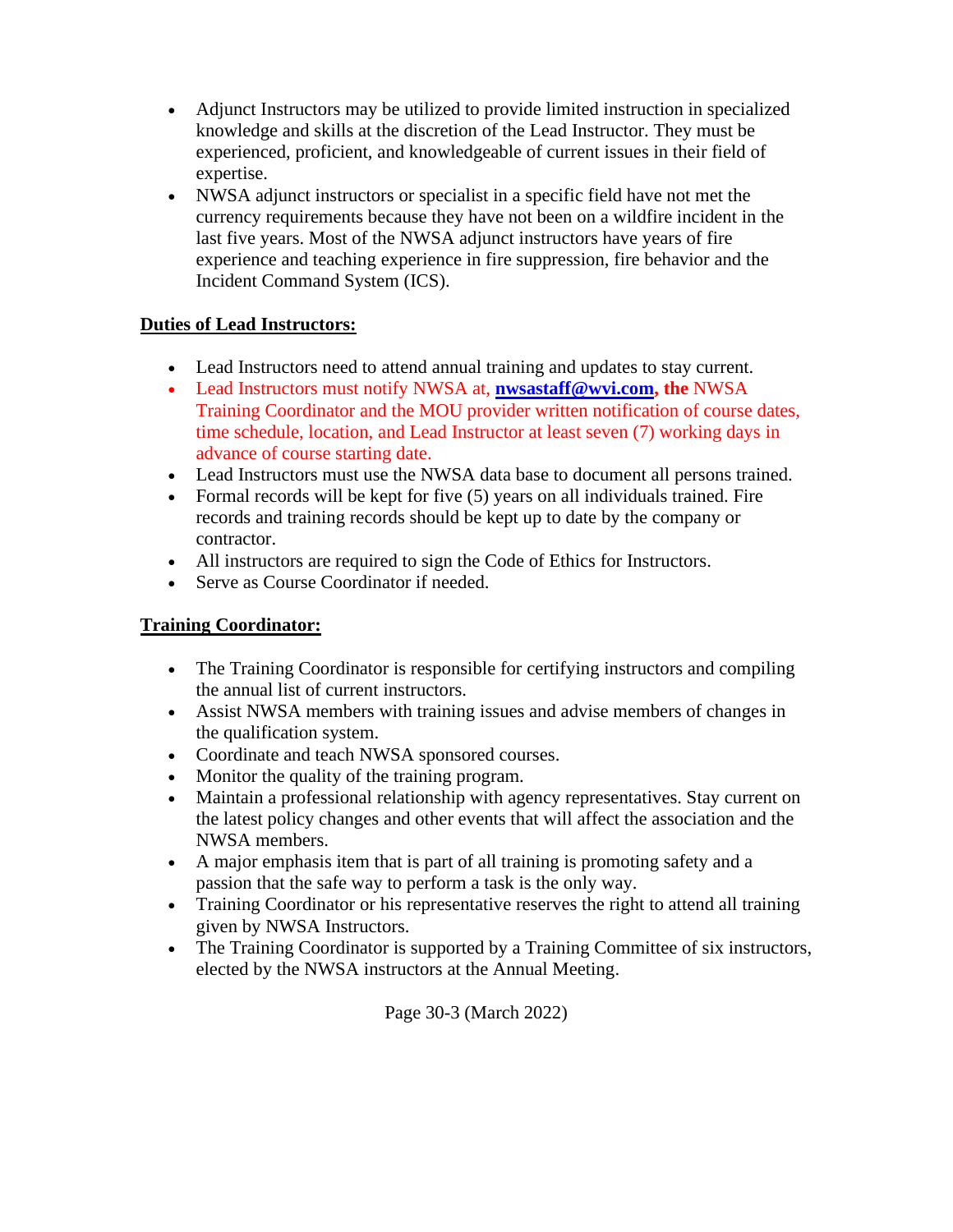# **Carding System and Data Base of NWSA:**

- Complementing the training program is a Data Base and Incident Qualification Card System.
- Incident Qualification Cards are issued yearly, with a photo ID, employee number, incident qualifications, additional skills, physical fitness rating, incident position needs, and years of experience. See agencies agreements for signing requirements.
- Instructor Records: Database must, as a minimum, contain fields that document Instructor Qualifications and teaching history.
- Firefighter Records: Database must, as a minimum, contain fields that document firefighters Qualifications, Training, Experience, Task Books and Fitness Level
- Instructors are responsible for Data Base input and the proper issuance of the Incident Qualifications Cards.
- All data entries must be paid for when entered.
- Information is confidential.

# **Data Entry Fees**

- Carded Classes Members: \$12.00/ person.
- Carded Classes Non-Members: \$30.00/ person
- Non-Carded Classes \$5.00/person
- Large groups (100 or more) such as National Guard Training should contact Executive Secretary for price information.
- Government Agencies through the Data Base Coordinator, can **only** access a firefighters, name, qualifications and employer.

**33 - NWSA INSTRUCTOR REQUIREMENTS**. The February 1994 NWCG position paper (Appendix A) on Training, Qualifications and Certification for non-NWCG entities provided an opportunity for contract associations to certify their employee's qualifications. NWSA has adopted the following requirements for certifying Lead, Unit and Adjunct Instructors.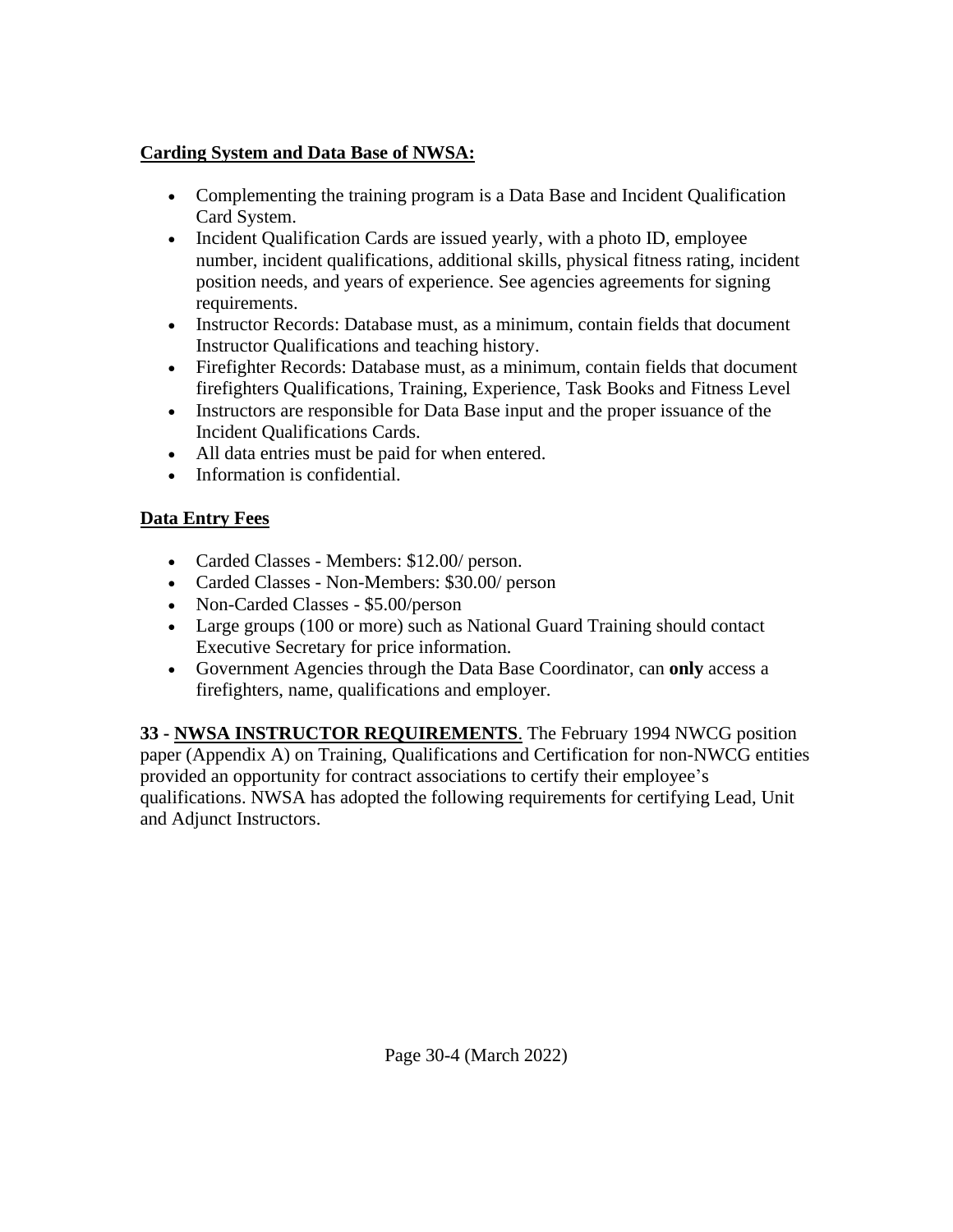# **BECOMING AN NWSA INSTRUCTOR**

# **Process for becoming an Instructor for the National Wildfire Suppression Association**

The Training Coordinator will do the evaluation of new instructors and the upgrading of current instructors.

**It is the responsibility of the individual applying for instructor certification to provide documentation that is complete and accurate. The Training Coordinator is not responsible for gathering documentation on an individual. If you do not have the required documents and training certificates, please do not apply until you have a complete package**. **Send hard copies of the documents by regular mail. Where appropriate documents should be signed and dated. You will be charged a fee of \$50 for each request for additional documents.**

Lead Instructors must have sufficient experience in presenting all units of the course and be positioned qualified at the next level. It is recognized that exceptions may occur where courses are of such a technical nature that no one person may be technically competent to instruct all units.

Unit Instructors must be experienced in the lessons they are teaching. They must be positioned qualified at the job level to which the course is targeted.

NWSA certifies instructors under our MOU's which are recognized in the United States. If an instructor who lives outside the US becomes certified the Certification is only credible for the United States, we do NOT certify instructors for training that is held in another country as we do not have that authority. Certificates of training issued in the US may be recognized by foreign entities, but NWSA does not hold MOU's with any foreign entities.

1. To apply for instructor certification, you need to be a member of NWSA.

 Membership application, dues, certification fee and other information can be found on the NWSA web site: [www.nwsa.us.](http://www.nwsa.us/) If you are an employee of a member company have the company owner submit a letter verifying your employment.

2. You are required by the National Wildfire Coordinating Group (NWCG) to meet Currency Requirements. A qualified instructor means the instructor meets the position currency requirements as described in the NWCG Standards for Wildland Fire Position Qualifications, PMS 310-1, and the NWCG Standards for Course Delivery PMS 901-1. These documents can be accessed at [http://www.nwcg.gov](http://www.nwcg.gov/)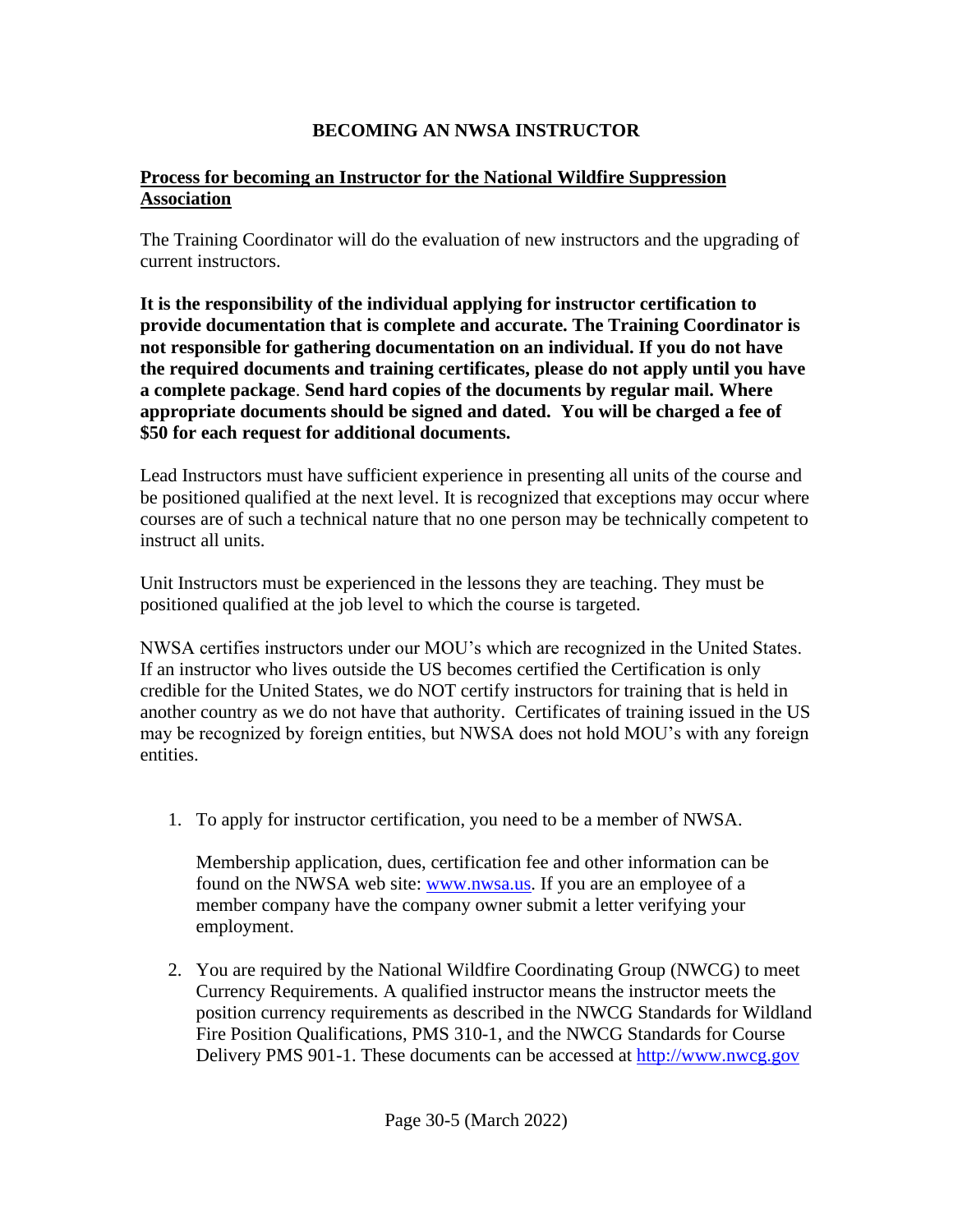- 3. Submit a copy of your most recent Incident Qualification Card and any Incident Performance Ratings you received in the last 5 years.
- 4. Submit copies of certificates for NWCG courses you have taken and other certificates that relate to specific related subjects such as a manufactures course in pump repair or your chain saw certification level.
- 5. Lead Instructors must have 5 years of documented performance as an instructor. Unit instructors must have documentation of their instructor capabilities. Submit evaluations from Lead Instructors, student evaluation forms, letters of reference from people in a position to evaluate your skills such as teachers or immediate supervisors
- 6. Review each course you plan to teach in the NWCG Position Catalog and provide documentation that meets the instructor requirements for that course. This document can be accessed at: www.nwcg.gov/publications/training-courses
- 7. Complete the **Code of Ethics Agreement for Instructors**, the **Instructors Information Sheet** and the **Instructor letter of Verification** on pages 30-8, 9, 10 and 11**.**
- 8. All Lead Instructors are required to have the 32 hours Facilitative Instructor Course: M-410 or equivalent. Equivalency courses are classes that have been determined by evaluators to be equivalent to courses identified in the NWCG approved curriculum. NFPA Fire Instructor 1 course, a State Teaching certificate, or a bachelor's degree in education would be considered equivalent.
- 9. Copies of other useful documents that are required include:
	- a. Position Task Books (Cover page, Verification/Certification page and Evaluation Records)
	- b. Wildfire History or Summary Record
	- c. Incident Qualification System Persons Master Record
	- d. R-6, Inspection Provider Form
	- e. Oregon Department of Forestry, "Records Inspection Crew Contract Checklist"
- 10. A resume of your qualifications, which should include:

# **a. Personal Data**

Full legal name, present address and phone number.

## **b.Education**

|                      | Graduated? Yes_No_Location: __                                      |
|----------------------|---------------------------------------------------------------------|
|                      | College/Univ.: __________ Graduated? Yes __ No __ Degree (s): _____ |
| Other (specify type) | $_$ Graduated? Yes $_$ No $_$ Certificate (s): $_$                  |
|                      | _Graduated? Yes__ No__ Certificate (s): __                          |

**c.Work Experience**

Page 30-6 (March 2022)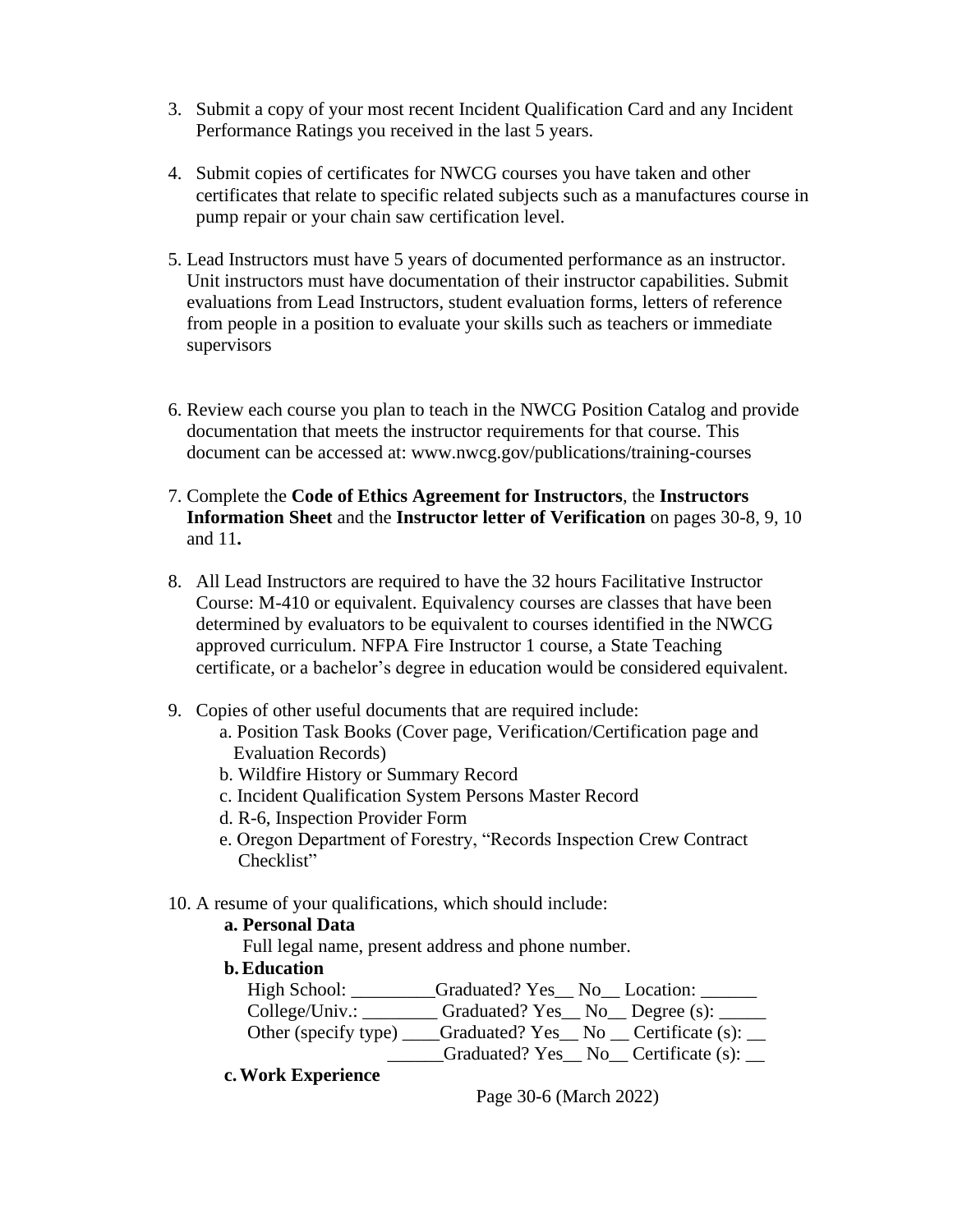List below all present and previous employment, starting with the most recent.

Company name: \_\_\_\_\_\_\_\_\_From (mo/yr): \_\_\_\_Type of work\_\_\_\_\_\_\_\_\_ Address: \_\_\_\_\_\_\_\_\_\_\_\_\_\_\_\_\_To (mo/yr): \_\_\_\_Name of Supervisor\_\_\_\_\_\_

#### **d. Other Organizations**

List only organizations that pertain to firefighting or resource management such as a Rural Fire Department volunteer, Society of American Foresters, County Search & Rescue, etc.

#### **e. References**

- 11. In your cover letter please add the following statement: I certify that all documents sent are true and complete, and all training courses have been NWCG certified. NWCG certificates must the following information:
	- a. Course Title and identifier
	- b. Course completion date and course hours
	- c. Lead instructors printed name and signature
	- d. Agency or organization sponsoring the course

NWSA will only accept NWCG courses taught by approved training providers. A list of the approved training providers by regions can be found [here.](https://docs.google.com/spreadsheets/d/1q_OPaHphmksaub6fKxbFGzmZ1GP1vHyu/edi)

- 12. Submit a complete training package with a check for the one-time \$250 certification fee made out to NWSA mailed to the NWSA Training Coordinator or contact the NWSA Executive Director for using "Pay Pal'.
- 13. There will be an Annual \$250 Renewal fee charged due by January 1 to retain your Certification through NWSA. You may opt to become a voting member of NWSA by paying the Voting Membership in addition to the renewal fee but it is not required.
- 14. Complete the live training webinar on "NWSA Database Manual for Instructors". The program can be located on the NWSA website under Training Document. The course takes approximately 55 minutes to complete. If you need further assistance using the database; schedule a conference call with the Executive Director. It will be with a live screen, so you will need to have access to your phone and a computer.

 Once you have met all the requirements a certification letter will be issued stating the courses you are certified to teach and your date of currency.

Stan Kunzman 21683 Paloma Drive Bend, OR 97701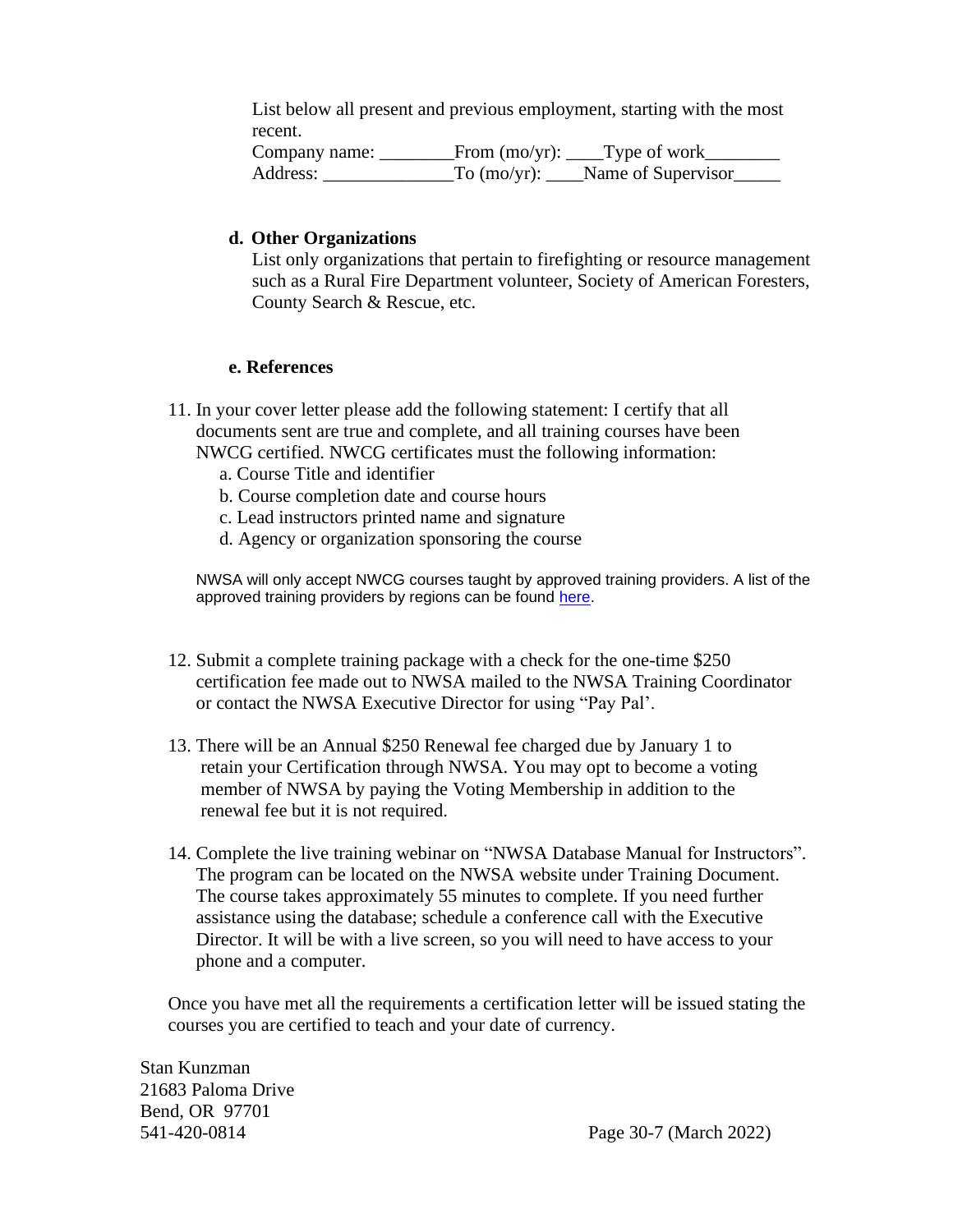## **CODE of ETHICS AGREEMENT**

### **For Instructors of the National Wildfire Suppression Association**

#### **Preamble**

Wildland fire fighting agencies have relied heavily on the private sector to supply firefighters to suppress fires and assist with Department of Homeland Security activities for national security. More than half of the firefighters in the US are employees of private contractors that bid their services to the agencies responsible for protection.

The wildland agencies require the contractors to train and certify their people to the standards established in the NWCG Standards for Wildland Fire Position Qualifications, (PMS 310-1). This guide was developed by the National Wildfire Coordinating Group (NWCG) to establish minimum standards for both agency and contract firefighters. Additional requirements for certification for contract firefighters can be found in geographical area Memorandums of Understanding (MOU) and agency contracts.

NWCG has also established instructor levels and requirements. Course coordinators and instructors are the cornerstone for developing qualified personnel. The NWSA Instructor, in their roles as fire suppression experts, seek to not only teach the required courses but instill a sense of safety awareness both on and off the fire line to all trainees.

The purpose of this **Code of Ethics** is to inspire, guide, and provide standards by which to judge conduct of NWSA Instructors in their professional teaching lives. Compliance with the code demonstrates members respect for the trainees, their safety awareness and mutual respect for all firefighters. On joining NWSA and becoming a certified instructor, a person assumes a special responsibility to the firefighting community by promising to uphold and abide by the following:

### **Principles and Pledges**

1. Shall treat all students with respect and in a professional matter.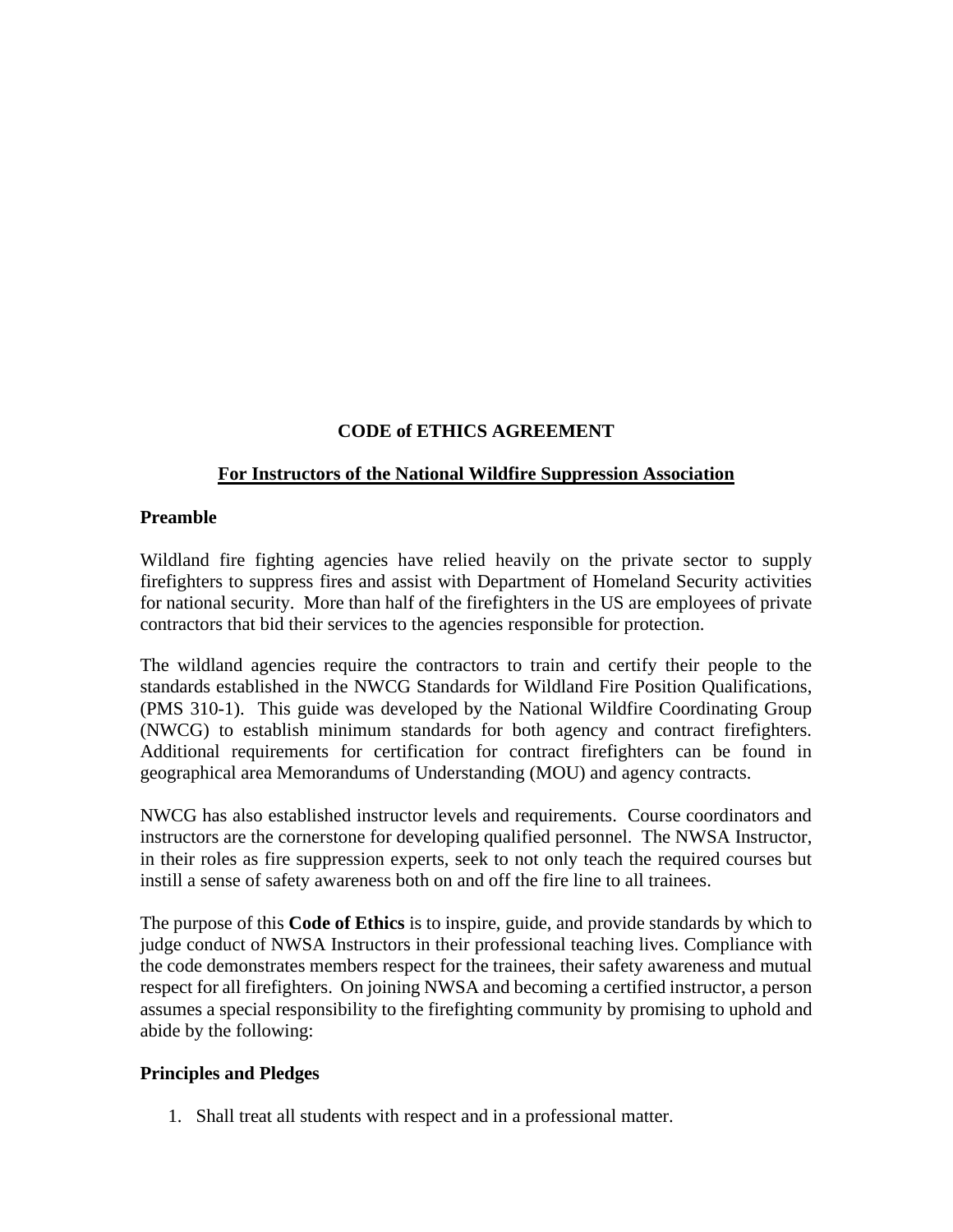- 2. Shall not unfairly exclude any student from participation in any curriculum based on age, race, color, sex, religion, national origin, marital status, or sexual orientation.
- 3. Shall not misrepresent his/her professional qualifications.
- 4. Shall not knowingly make false or malicious statements about a colleague.
- 5. Shall not accept any gratuity, gift, or favor that might impair or appear to influence professional decisions or actions.
- 6. Respect the confidentiality of information that is privileged under applicable law
- 7. The Instructor exerts every effort to raise professional standards and enhance the Public image of NWSA.
- 8. The course coordinator and instructor shall adhere to the standards established by NWCG Instructor's Guide for each specific course. Emphasis will be given to instructor qualifications, course prerequisites, course/unit objectives, testing and evaluation of students, and course evaluations.
- 9. Instructors shall adhere to guidelines established by the following NWCG publications:
	- a. NWCG Standards for Wildland Fire Position Qualifications, PMS 310-1
	- b. NWCG Standards for Course Delivery, PMS 901-1
	- c. Course Coordinators Guide, PMS 907
	- d. Geographical Memorandums of Understanding
	- e. NWSA Training Manual
- 10. Instructors using their NWSA Instructor Certification to teach courses must use the NWSA Data Base to document all persons trained. The NWSA logo is copyrighted and cannot be used without prior written authorization from the NWSA Board of Directors.
- 11. Non-Compliance: The Board may terminate an Instructor's membership in NWSA, in the event an instructor: (1) violates any provision of this agreement; (2) violates any provision of the Bylaws of NWSA; (3) violates any rule, regulation, or practice duly adopted by NWSA; or (4) engages in conduct injurious or prejudicial to the interests of NWSA. Any such termination shall be made pursuant to a complaint filed by the Board or other MEMBER and proceed in accordance with the provisions of this agreement. Following the termination of an instructor, the Board may give notice thereof to all other MEMBERS and to agencies and publications to verify such termination.
- 12. Attorney Fees: Neither party to this agreement shall have a right to attorney fees in case of a breach of this Agreement or a complaint relating to this agreement.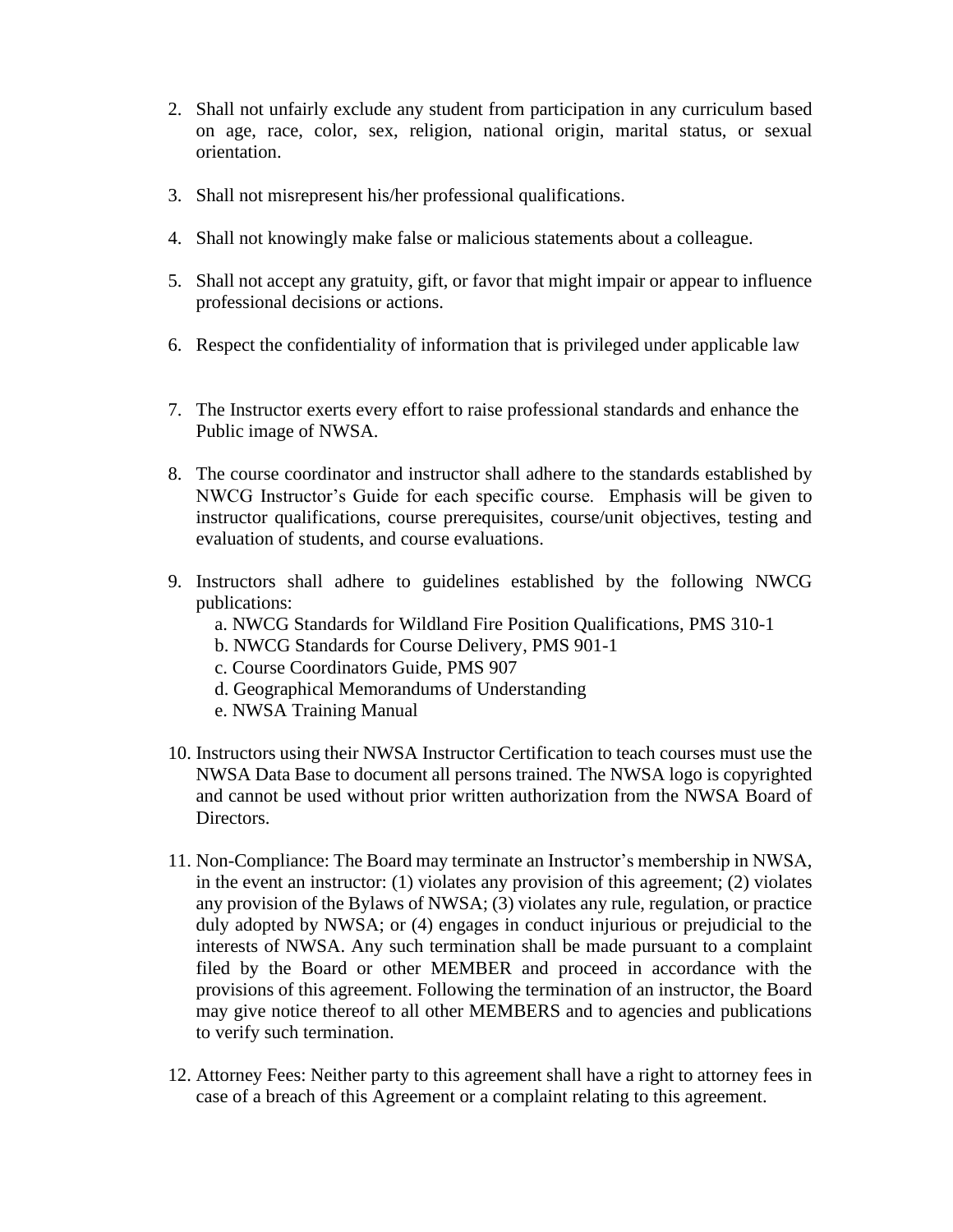13. All first-year certified instructors must attend the NWSA Instructor's Conference in person or virtually once every three years.

The National Wildfire Suppression Association's Code of Ethics Agreement specifies the process through which a member's violation of the code may lead to expulsion from NWSA or other disciplinary action. No action will be taken unless a written complaint has been filed and submitted to the NWSA Executive Director.

Adopted by the NWSA Board of Directors, on December 15, 2003. Revised March 2022

Agree to by: \_\_\_\_\_\_\_\_\_\_\_\_\_\_\_\_\_\_\_\_\_\_\_\_\_\_\_\_\_\_\_\_\_\_\_\_\_\_\_\_\_\_\_\_\_, on\_\_\_\_\_\_

NWSA Instructor Signature

 $\overline{\phantom{a}}$  ,  $\overline{\phantom{a}}$  ,  $\overline{\phantom{a}}$  ,  $\overline{\phantom{a}}$  ,  $\overline{\phantom{a}}$  ,  $\overline{\phantom{a}}$  ,  $\overline{\phantom{a}}$  ,  $\overline{\phantom{a}}$  ,  $\overline{\phantom{a}}$  ,  $\overline{\phantom{a}}$  ,  $\overline{\phantom{a}}$  ,  $\overline{\phantom{a}}$  ,  $\overline{\phantom{a}}$  ,  $\overline{\phantom{a}}$  ,  $\overline{\phantom{a}}$  ,  $\overline{\phantom{a}}$ 

Print name of Instructor

Page 30-10 (March 2022)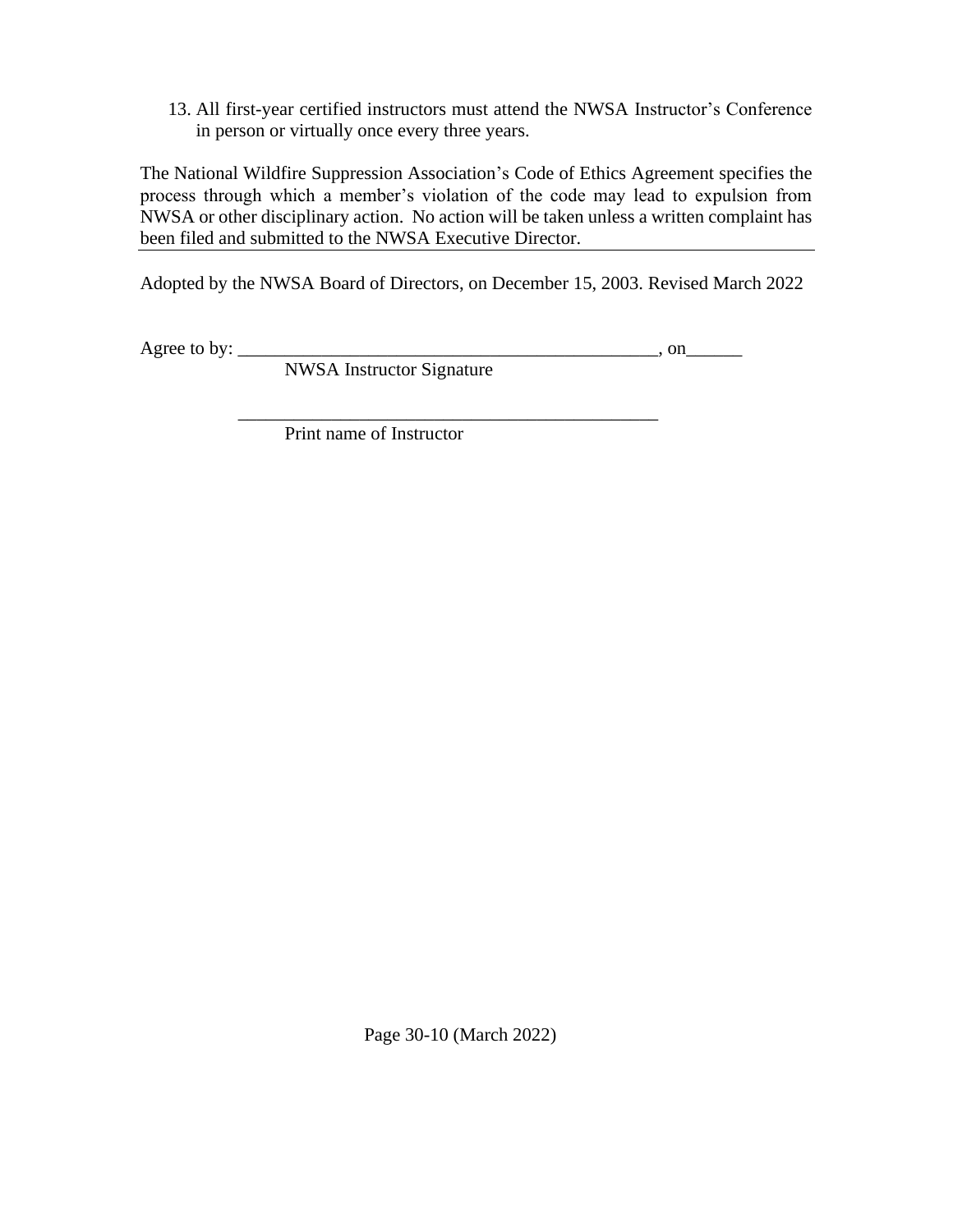

The National Wildfire Suppression Association preserving and protecting our environment

### **NWSA Certified Instructor Informational Data**

| Please print all information below, except for legal signature.                                                                                          |
|----------------------------------------------------------------------------------------------------------------------------------------------------------|
|                                                                                                                                                          |
|                                                                                                                                                          |
|                                                                                                                                                          |
|                                                                                                                                                          |
|                                                                                                                                                          |
|                                                                                                                                                          |
|                                                                                                                                                          |
|                                                                                                                                                          |
|                                                                                                                                                          |
|                                                                                                                                                          |
|                                                                                                                                                          |
|                                                                                                                                                          |
|                                                                                                                                                          |
|                                                                                                                                                          |
| Please put a check next to your instructor status:<br>Company Instructor Only<br>Company Instructor & Other Contractors ______<br>Independent Instructor |
| Date: $\_\_$                                                                                                                                             |

Page 30-11 (March 2022)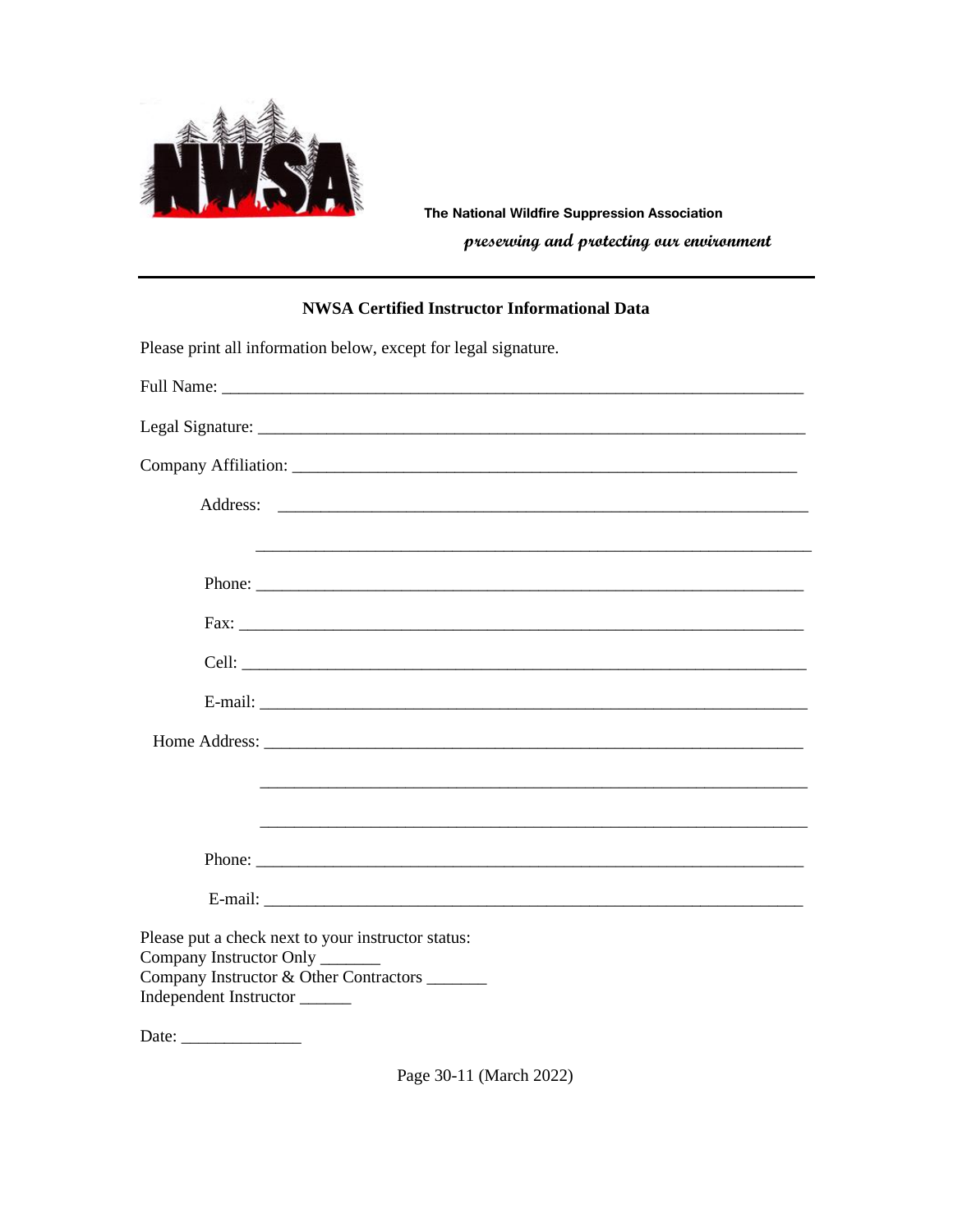# INSTRUCTOR LETTER OF VERIFICATION

By signing this letter of verification, I am confirming that I have read or reviewed the following documents and I understand my responsibilities as an NWSA Instructor to adhere to the information contained in these documents.

1. NWSA Training website

2. Online webinar titled "NWSA Database Manual for Instructors"

3. NWCG Standards for Course Delivery, PMS 901-1

4. NWCG Standards for Wildland Fire Position Qualifications, PMS 310-1

5. Course Coordinators Guide, PMS-907

6. NWCG Positions Catalog

7. NWCG Training Catalog

Printed Name: \_\_\_\_\_\_\_\_\_\_\_\_\_\_\_\_\_\_\_\_\_\_\_\_\_\_\_

Date: \_\_\_\_\_\_\_\_\_\_\_\_\_\_\_\_\_\_\_\_\_\_\_\_\_\_\_\_\_\_\_\_\_\_

Signature: \_\_\_\_\_\_\_\_\_\_\_\_\_\_\_\_\_\_\_\_\_\_\_\_\_\_\_\_\_\_\_

Please sign and mail with your documents to become an NWSA Instructor. In addition, email a copy to **NWSASTAFF@WVI.COM.**